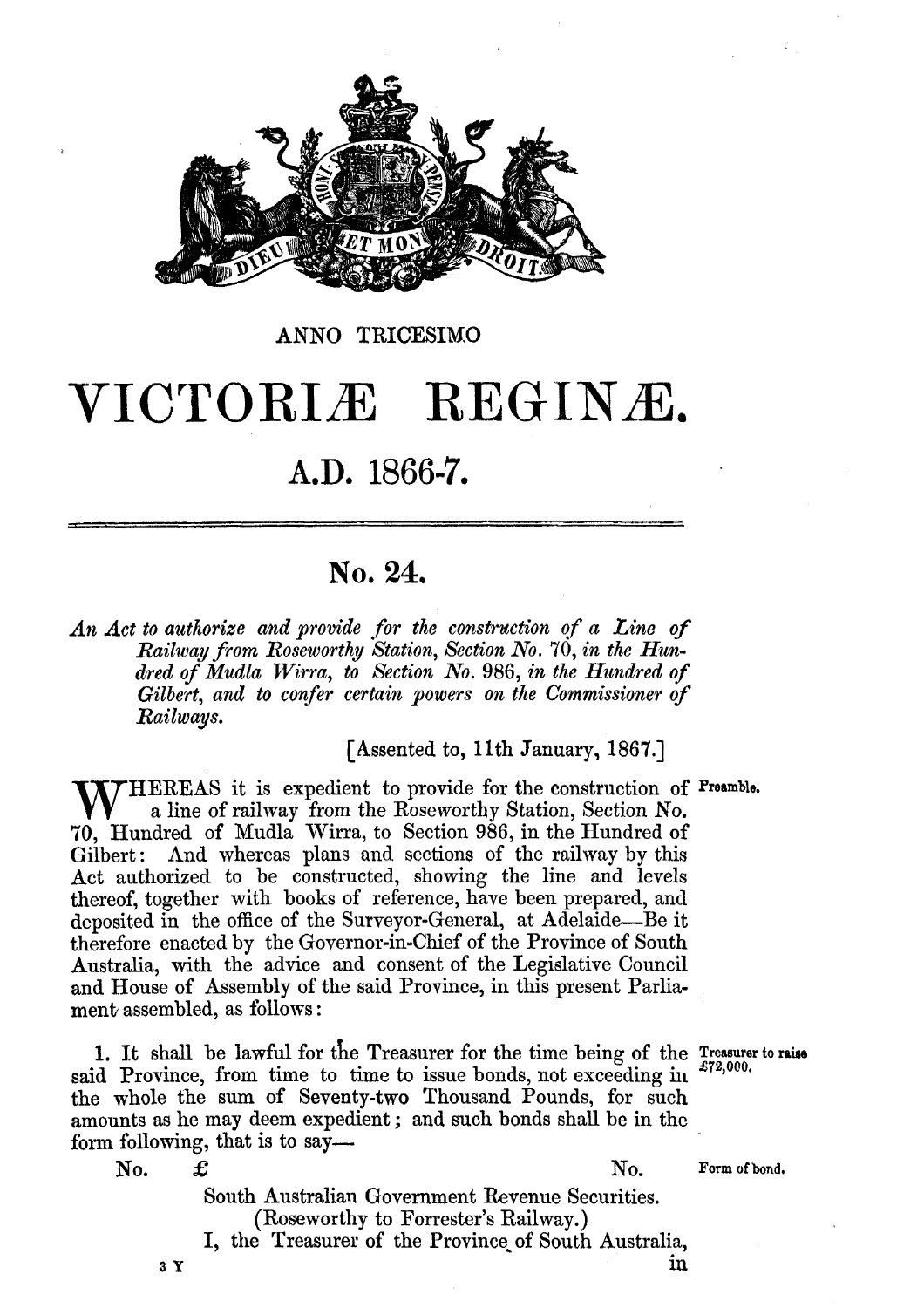#### **Roseworthy to Forrester's Railway Act.**—1866-7.

in consideration of the sum of Pounds, paid to me for the construction of the Roseworthy to Forrester's Railway, do hereby bind myself to pay to the holder, for the time being of this present obligation, the sum of Pounds, and interest thereon Pounds, and interest thereon after the rate of six per cent. per annum; such interest to be payable on the first day of January and the first day of July in every year, and the principal<br>to be paid on the first day of , in the year one thousand eight hundred and

Sealed with my seal. Dated the day of one thousand eight hundred and

Signed, sealed, and delivered, in  $\ell$ the presence of

*NOTE.-Interest,* payable at the Treasury, in Adelaide, South Australia, or [in London or in any other agreed place, to be declared at the time of issue] at such place as may be appointed, by notice to be given in the *Sbuth Australian Government Gazette* [and in the *London Gazette]. Principal* payable at the Treasury, in Adelaide, or at the option of the holder [in London or other agreed place] if six months' notice of desire to that effect be given to the Treasurer in South Australia,

And every holder of any such bond, for the time being, shall be entitled to all rights and remedies, under and in respect of the same, in the like manner as though he had been named therein as the obligee thereof.

**2.** The said bonds shall bear interest at the rate of Six Pounds per centum per annum ; and the interest and principal upon such bonds shall be payable and paid to the holder thereof, at such place and at such time as may be specified or provided therein : Provided that the principal shall not be payable or paid before the expiration of twenty-five years, and the time appointed for payment thereof shall not extend beyond thirty-five years.

**3,** The Treasurer shall cause every bond issued under this Act, **to** be sold for the best price, not being below par, that can be obtained for the same.

' 4. All sums of money raised and received by the Treasurer upon the security of the said bonds, shall be carried by the said Treasurer **to** the credit of the Commissioner of Public Works, as the Commissioner of Railways, and shall be by him paid to the said Commissioner, in such amount and manner as the Governor, by any warrant under his hand may, from time to time, authorize and direct.

**Payment of principal 5. The said Treasurer shall, and he is hereby required, in each and interest. and every year from the first raising of any sums of money under the** authority

**Interest at** *six* **per cant.** 

**When payable.** 

**Bonds to be gold.** 

**Application of moneya.**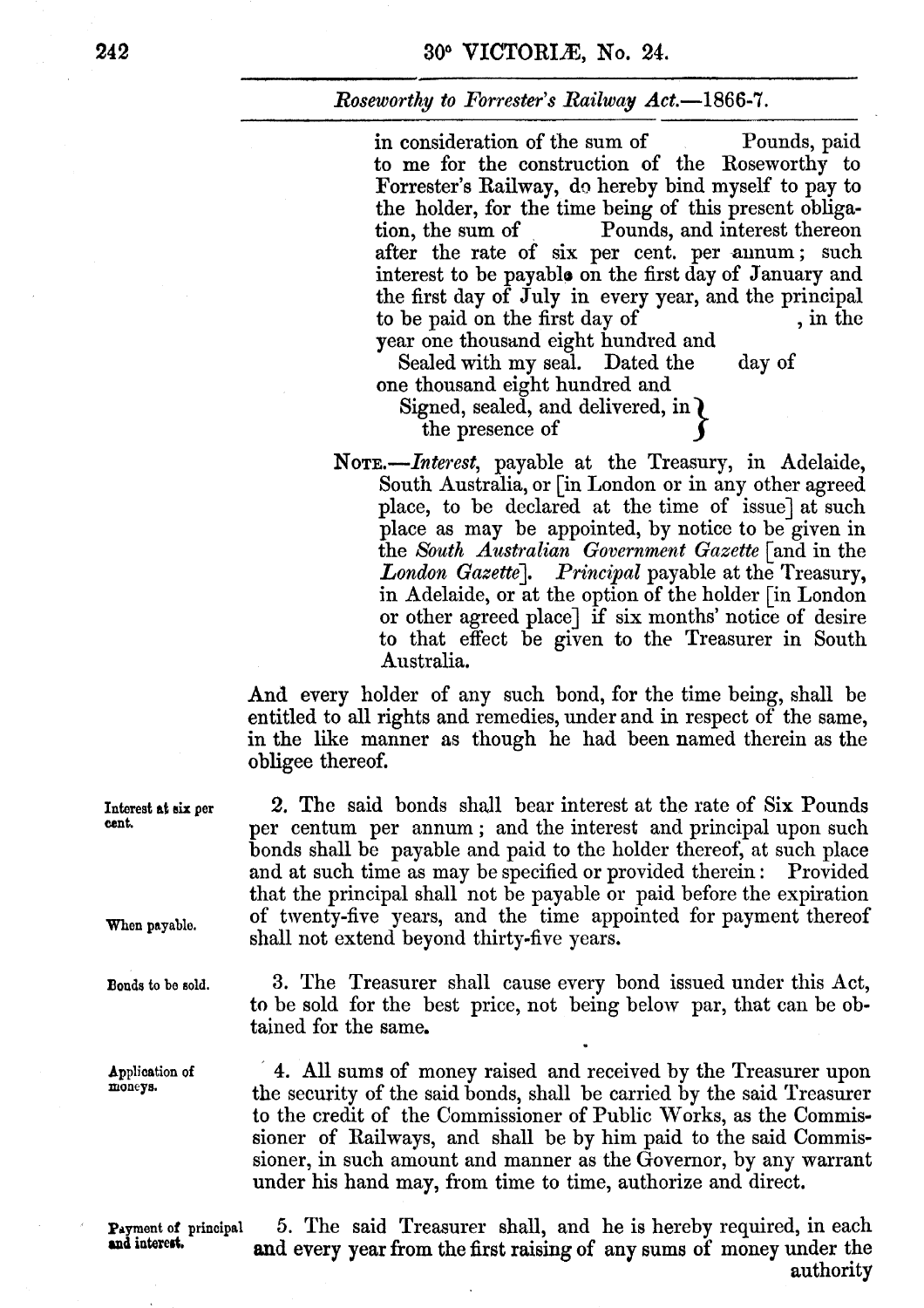#### *Roseworthy to Forrester's Ruilway Act.-1866-7.*

authority hereof, until the whole amounts so raised, and all interest thereon, shall have been duly paid, to set apart such sum as shall suffice to pay the amount of bonds redeemable during such year, together with interest upon all bonds which shall then bear interest ; and shall apply such sum in payment of such bonds **and** interest as aforesaid, in fianner specified in such bonds.

6. "The Railways Clauses Consolidation Act" and "The Lands Incorporation of gene-Clauses Consolidation Act" shall be incorporated with and form part **ral Ordinancca.**  of this Act.

**7.** The commissioner of Railways may make and maintain a line **Power** to **make** railof railway from the Roseworthy Station, Section No. 70, Hundred of way. Mudla Wirra, to Section No. 986, in the Hundred of Gilbert, together with all proper works and conveniences connected therewith, as the same is delineated in the plans of the said railway, signed "W. Hanson, **12/11/66,''** and deposited in the office of the Surveyor-General, at Adelaide, as aforesaid, and for that purpose may enter upon, use, and take such of the lands delineated and referred to in such plans, as shall be or be deemed necessary for such purpose.

8. The said Commissioner of Railways, in the construction of the List of crossings on railway and branches by this Act authorized to be made, may carry the level. the same on the level across the several roads lettered on the plans hereinbefore mentioned, as follows, that is to say-A, E, *G,* J, **N,** K, **W, Y,** BB, DD, *GG,* KK,

9. The said Commissioner may stop and close, either wholly or commissioner may in part, such of the roads shown upon the said plans, and marked stop roads. respectively B, C, D, F, H, I, K, **L,** M, *0,* P, **Q,** S, T, U, V, X, Z, AA, CC, EE, FF, HH, **11,** JJ, LL, at the point of intersection by the said proposed railway as he may from time to time deem expedient: Provided that the owners and occupiers of all lands which shall abut upon any road so stopped shall be entitled to receive full compensation in respect of any loss or damage to be occasioned by such stoppage; and the amount and application of any such compensation shall be determined in manner provided by the Lands Clauses Consolidation Act for determining the amount and application of any such compensation to be paid for lands taken under the provisions thereof.

10. When any road shall have been stopped or closed, in whole May convey lands. or in part, by virtue of the power so hereinbefore given, it shall be lawful for the said Commissioner to convey such roads, so far as the same may be stopped or closed, or any part thereof, to the owner of the land upon which such road or part of a road may abut.

**11.** The said Commissioner shall, with respect to all roads shown **May have** power of upon the said plans, have all the rights, authorities, and powers of  $\frac{\text{Commissioners under}}{\text{Read Act.}}$ Commissioners of Roads under an Act, No, l7 of 1852, For the making and improving of Roads in South Australia, and the Roads<br>Amendment Act of 1863. 12. The Amendment Act of 1863.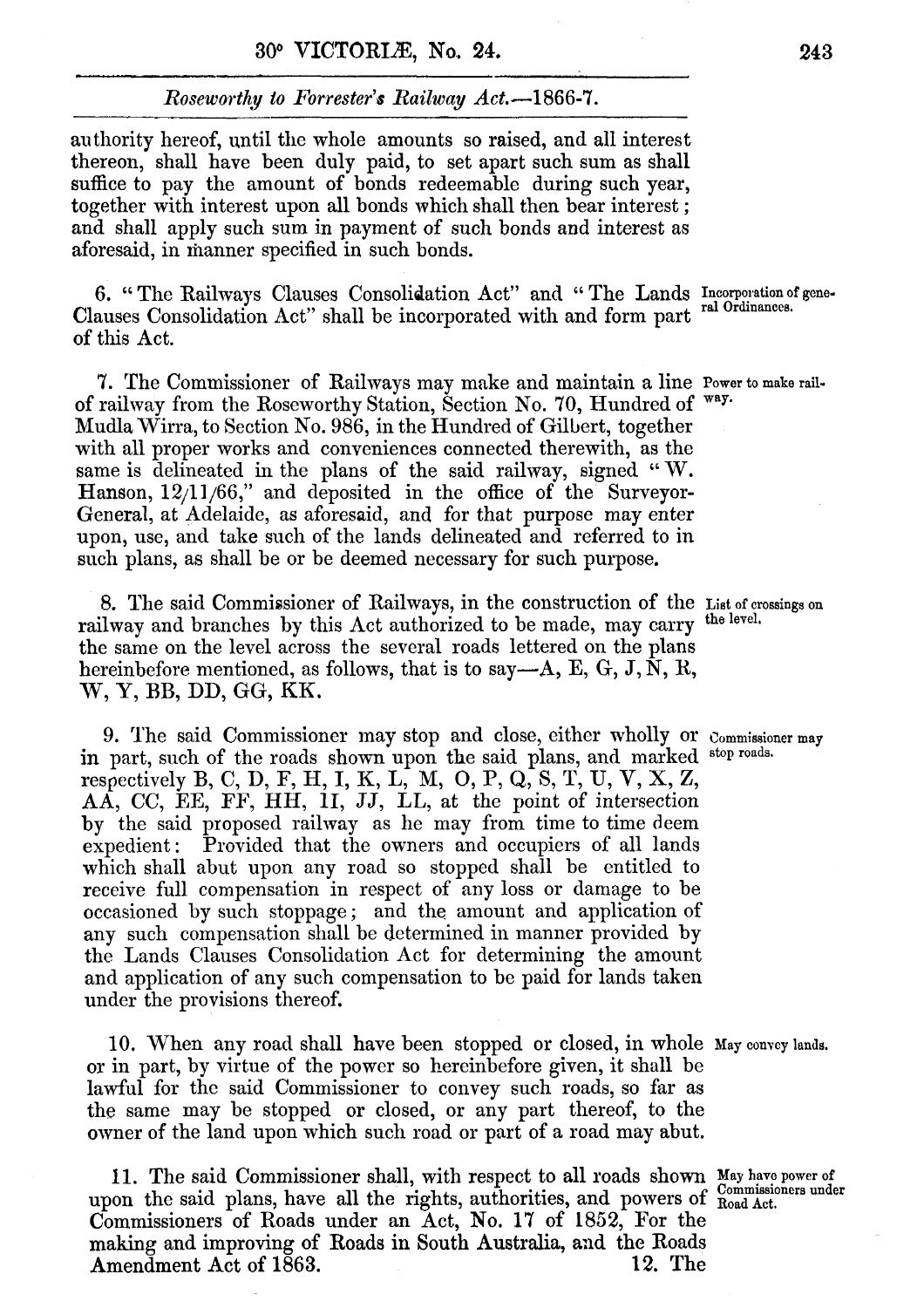#### **30. VICTORIB, No. 24.**

#### *Roseworthy to Forrester's Railway Act.* -1866-7.

Gauge.

**12.** The gauge of five feet and three inches shall be the gauge to be used in the railway by this Act authorized to be constructed: Provided that the Governor may alter the said gauge so as to bring the same into conformity with any gauge which may be adopted in the neighboring Colonies.\*

Tolls. **13.** The said Commissioner may demand any tolls for the use of the railway, not exceeding the following, that is to say—

- Tonnage on articles I. In respect of the tonnage of all articles conveyed upon the conveyed. railway, or any part thereof not in this Act otherwise particularly specified, not exceeding the rate of Ninepence per ton per mile :
	- For wool, measurement goods, fruit, and furniture, One Shilling per ton per mile :
	- For every description of carriage, not being a carriage adapted and wed for travelling on **a** railway, and not weighing more than one ton, carried or conveyed on a truck or platform, per mile, not exceeding One Shilling and Threepence ; and for any ton or fractional part of a ton beyond one ton, which any carriage may weigh, a **sum**  per mile not cxcceding Eightpence :
- Tolls for passengers 11. In respect of passengers and animals conveyed upon the and cattle. railway in carriages, whether belonging to the said Commissioner or otherwise, as follows :
	- For every person conveyed in or upon any such carriage, being a first-class carriage or compartment of a carriage, per mile, not exceeding Fourpence :
	- For every person conveyed in a second-class carriage or compartment, per milc, not exceeding Threepence :

Provided always that for every fraction of a mile a full mile may be charged, and that for any shorter distance than three miles three miles may be charged—

> For every horse, mule, ass, or other beast of draught or burden conveyed upon the railway, Sixpence per mile ; and for every ox, cow, bull, or neat cattle so conveyed, Twopence per mile :

> For every calf; sheep, lamb, pig, or other small animal conveyed in or upon the railway, One Half-penny per mile.

Tolls to include use of 14. In the said tolls shall be included the toll for the use of the locomotive power. carriages, and of the engines or other means used for propelling the carriages on the said railway, and that no further charge than is herethat the said railway, and that no further charge than is nere-<br>ofore stated shall be made therefor : Provided that nothing herein tofore stated shall be made therefor: Provided that nothing herein<br>contained shall be construed to prevent an extra charge being made for the use of engines and carriages for special and express trains : **And** provided, also, that anv person or corporations employing their **own**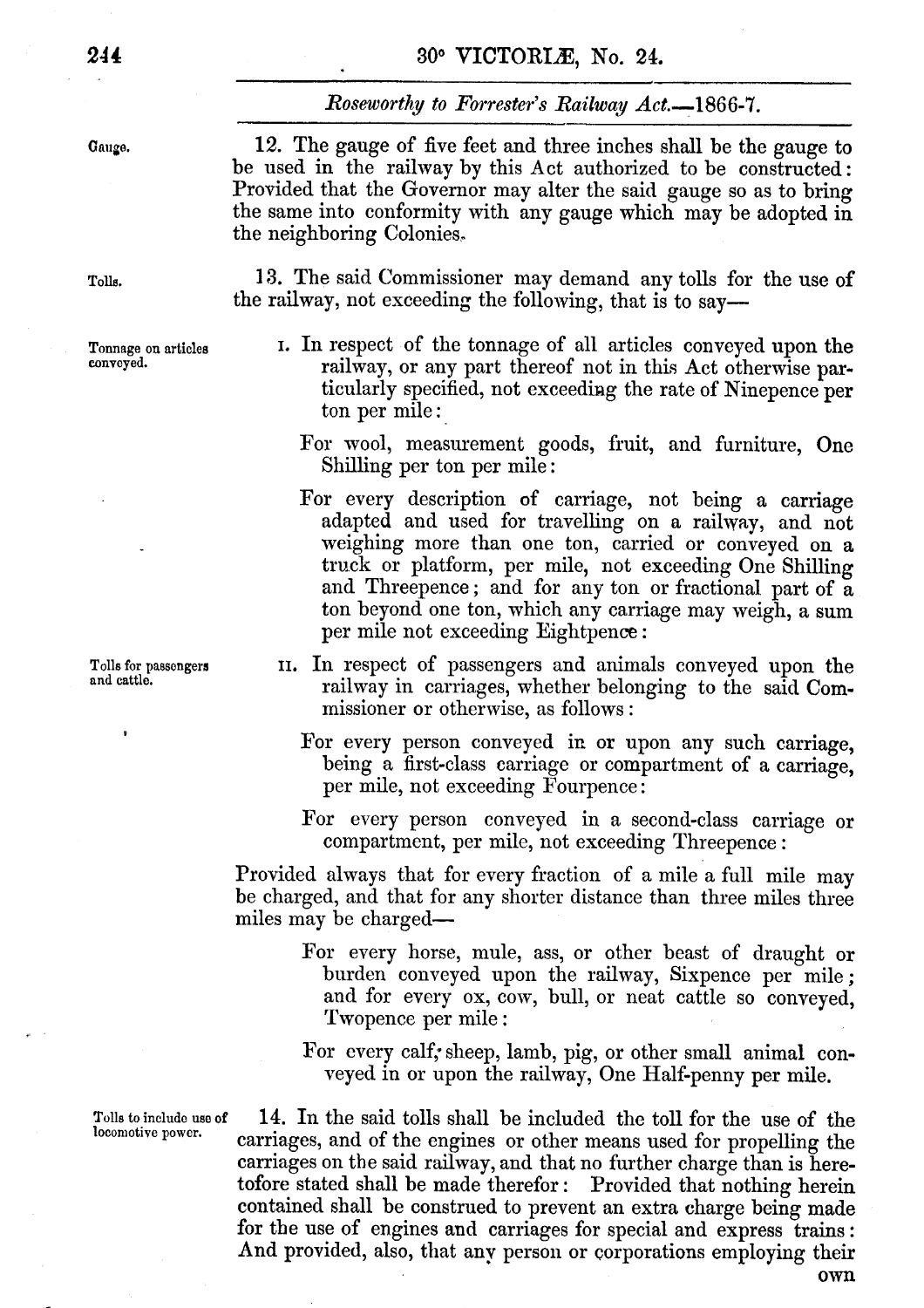#### *Roseworthy* **\*to** *Forrester's Railway Act.-1* **866-7.**

own locomotive engines and carriages shall be entitled to run such engines and carriages upon the said railway and branches, paying seventy per cent. of the tolls receivable or payable in respect of the goods and passengers conveyed or carried by such engines and carriages,

15. In addition to the prescribed tolls for the conveyance of Regulations as to the articles, the said Commissioner may charge a reasonable sum for loading and unloading: Provided always, that the owners of goods shall be at liberty to employ their own servants for loading and unloading, subject to the regulations in force for the time being for the working of the said railway ; with respect to all articles, except stone and timber, the weight shall be determined according to the usual avoirdupois weight; with respect to stone and timber, fourteen cubic feet of stone, and forty cubic feet of hard wood, and fifty cubic feet of other timber shall be deemed one ton weight, and so on in proportion for any smaller quantity : Provided that any less quantity than half a ton may be charged as half a ton.

16. Notwithstanding the rate of tolls hereinbefore prescribed, the Tolle for **separate**  said Commissioner may lawfully demand the tolls following, for **parcela.**  small packages and single articles of no great weight, that is to **say-**

- For the carriage of small parcels on the railway-For any parcel not exceeding twenty-eight pounds in weight, not exceeding One Penny per mile each :
- For any parcel not exceeding fifty-six pounds in weight, not exceeding Three Halfpence per mile each :
- For **my** parcel not exceeding one hundred and twelve pounds in weight, not exceeding Twopence per mile each; and not exceeding One Penny per mile each for every additional fifty-six pounds in weight:

Provided that articles sent in large aggregate quantities, although made up of separate parcels, such as bags of sugar, coffee, meal, and the **like,** shall not be deemed small parcels, but such term shall apply only to single parcels in separate packages--

For the carriage of any one boiler, cylinder, or single piece of machinery, or single piece of timber or stone, or other single article, the weight of which shall exceed four tons, the said Commissioner may demand such sum **as**  he ahall think fit.

**17.** In all cases where any article, matter, or thing, not being a Commissioner **to be**  small package, shall be carried or conveyed along the said railway *fixed* sum per ton i and branches, for so short a distance that the sum of money autho- short distances. rized by this Act to be demanded or received for the same shall not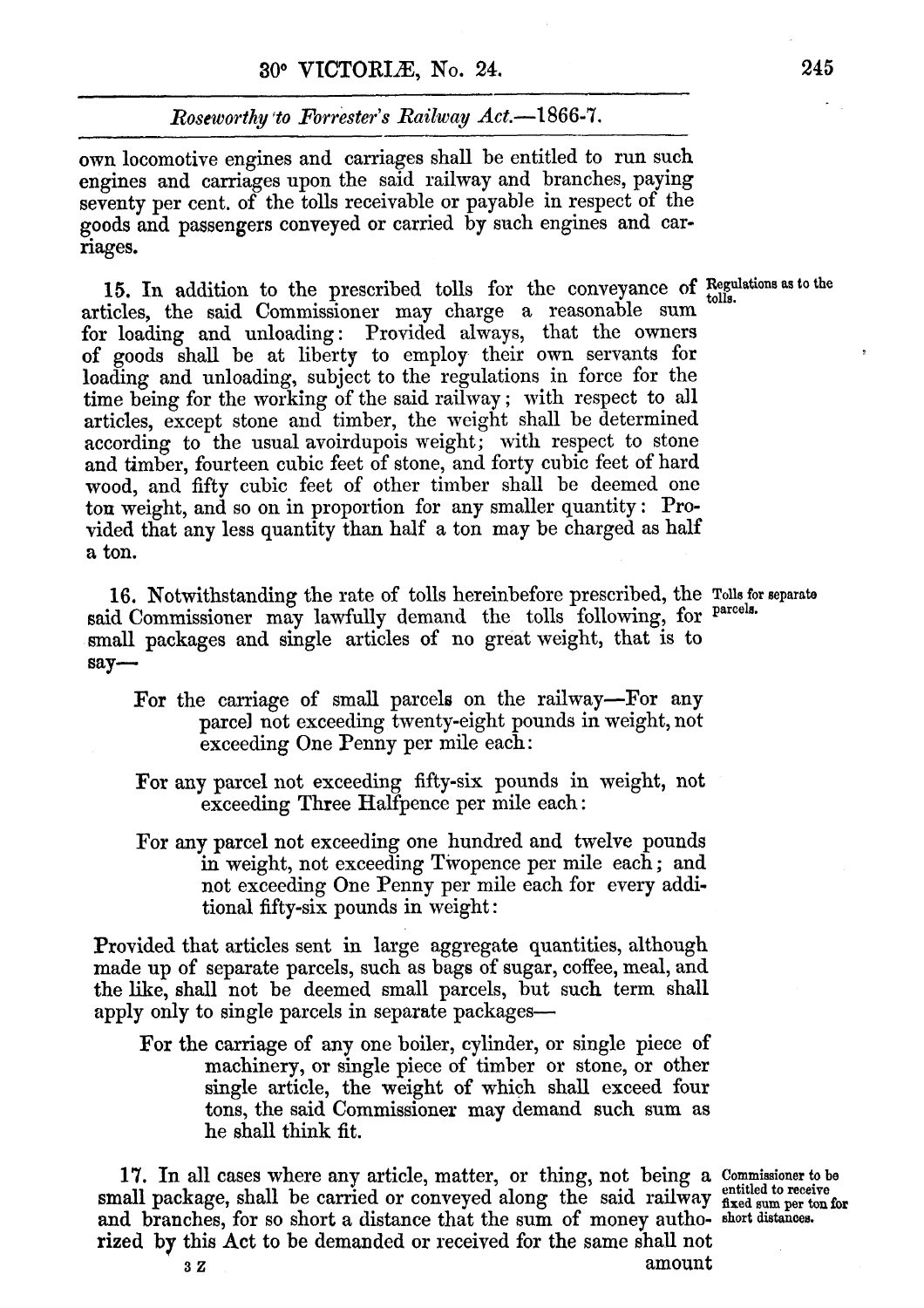#### *Roseworthy to Forrester's Railway Act.***-1866-7.**

amount to the sum of Three Shillings per ton, the sum to be paid in respect of the carriage thereof shall be Three Shillings per ton.

18. Owners or consignees of articles shall remove the same from the station or terminus of their destination on the said railway, within twelve hours after their arrival there, unless such arrival shall be between the hours of four in the evening and seven in the morning, and in that case every such removal shall be made within six hours after such hour in the morning, and in default of such removal shall be liable to demurrage at and after the rate of **Two**  Shillings and Sixpence per ton; and further, if not removed after the expiration of twenty-four hours at and after the rate of One Shilling per ton for such twenty-four hours or any part thereof: Provided, nevertheless, that if such articles be not removed from such station or terminus of their destination before the end of one week after their arrival there, the sum of Two Shillings and Sixpence per ton per week shall be charged and payable in respect of such goods for the warehouse-room thereof.

Powers to lease<br>railway.

**Annual abstract of** 

Passengers' luggage. 19. Every passenger travelling upon the railway may take with him his ordinary luggage, not exceeding one hundred pounds in weight for first-class passengers, and sixty pounds in weight for second-class passengers, without any charge being **made for** the carriage thereof.

> **railway.** 20. The Commissioner of Railways shall have **and** exercise **dl** the powers and authorities with reference to leasing the line of railway hereby authorized to be constructed, and otherwise, as are conferred upon him by The Railway Commissioners Act," in respect **to** the undertakings therein mentioned.

Appropriations of tolls, 21. All tolls, rents, dues, charges, and sums of money, which may rents,  $\&c$ . at any time be received and levied under authority hereof, and all rents to arise from any lease of the said railway, shall be, from time to time, in such manner as the Governor may prescribe, paid to the Treasurer for the purpose of, in the first instance, defraying the cost and charges of and attending the maintenance, working, and **manage**ment of the said railway, and any balance, after payment **of** such expenses, shall be applied by the said Treasurer **to** and **for** the public purposes of the said Province.

Annual abstract of **22.** The said Commissioner shall, on or before the first day of accounts to be pub-<br> **PERTE EXECUTE:** FEBYTRATY IN EVETY VEAT, prepare an annual account in abstract of **lished.** February in every **year,** prepare an annual account in abstract of the total receipts "and expenditure of all funds raised or received under authority hereof for the purposes of the railway by this Act authorized to be constructed, whether arising from loans, tolls, charges, or any other service, **for** and during the past year, under the several distinct heads **of** receipt **and** expenditure, with **a** statement of the balauce of the same account duly audited and certified by the Treasurer, and also by the Auditor-General, and a copy of such account shall be published in the *Government Gazette*.

**Qoods when to bc** 

**23.** The